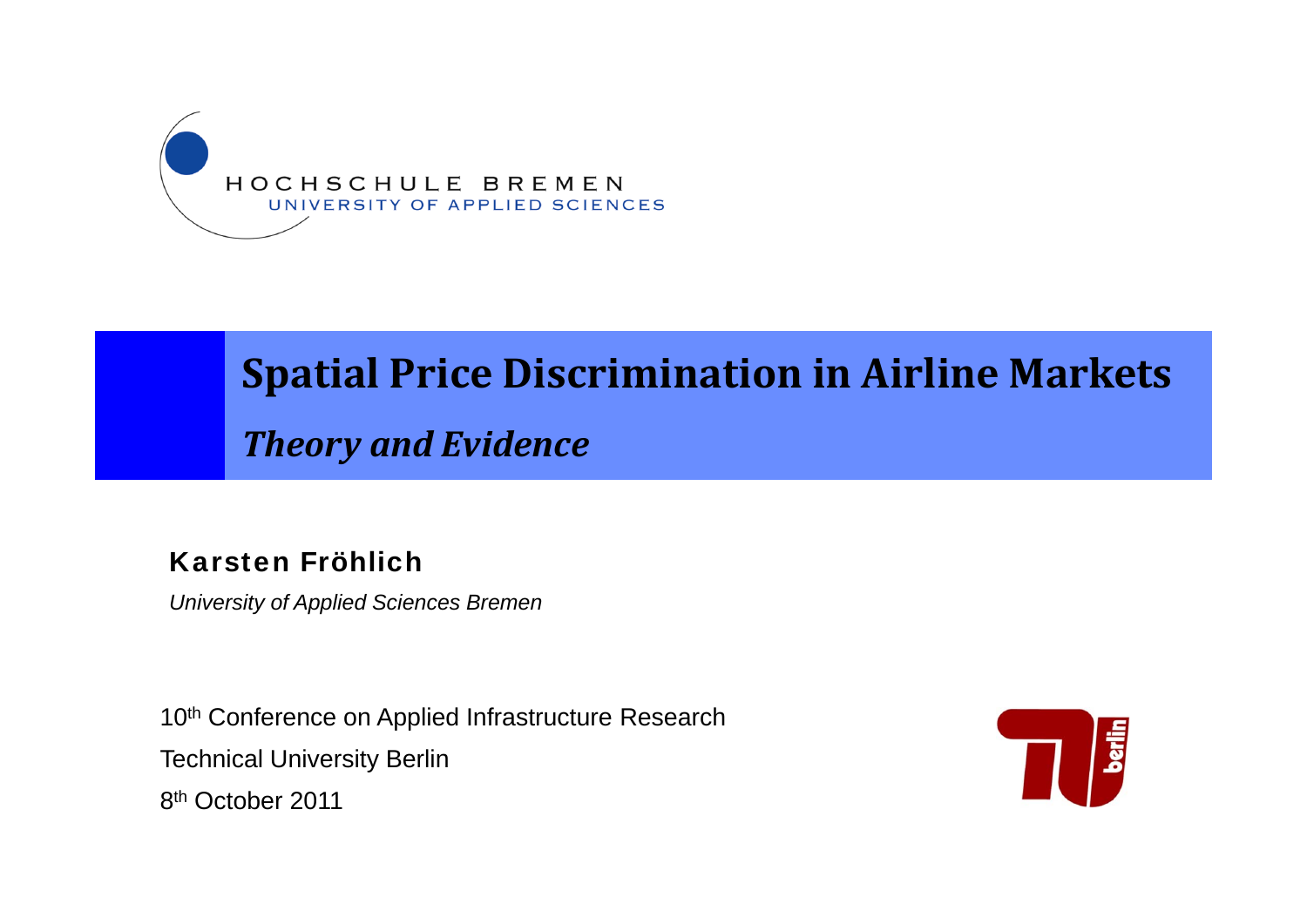#### **Introduction(1)**

- Spatial price discrimination and Airlines?
- Application H&S-carriers
- Indirect routings via hub vs. direct connection from hub
- Criterion for SPD:
	- Passengers location (starting point)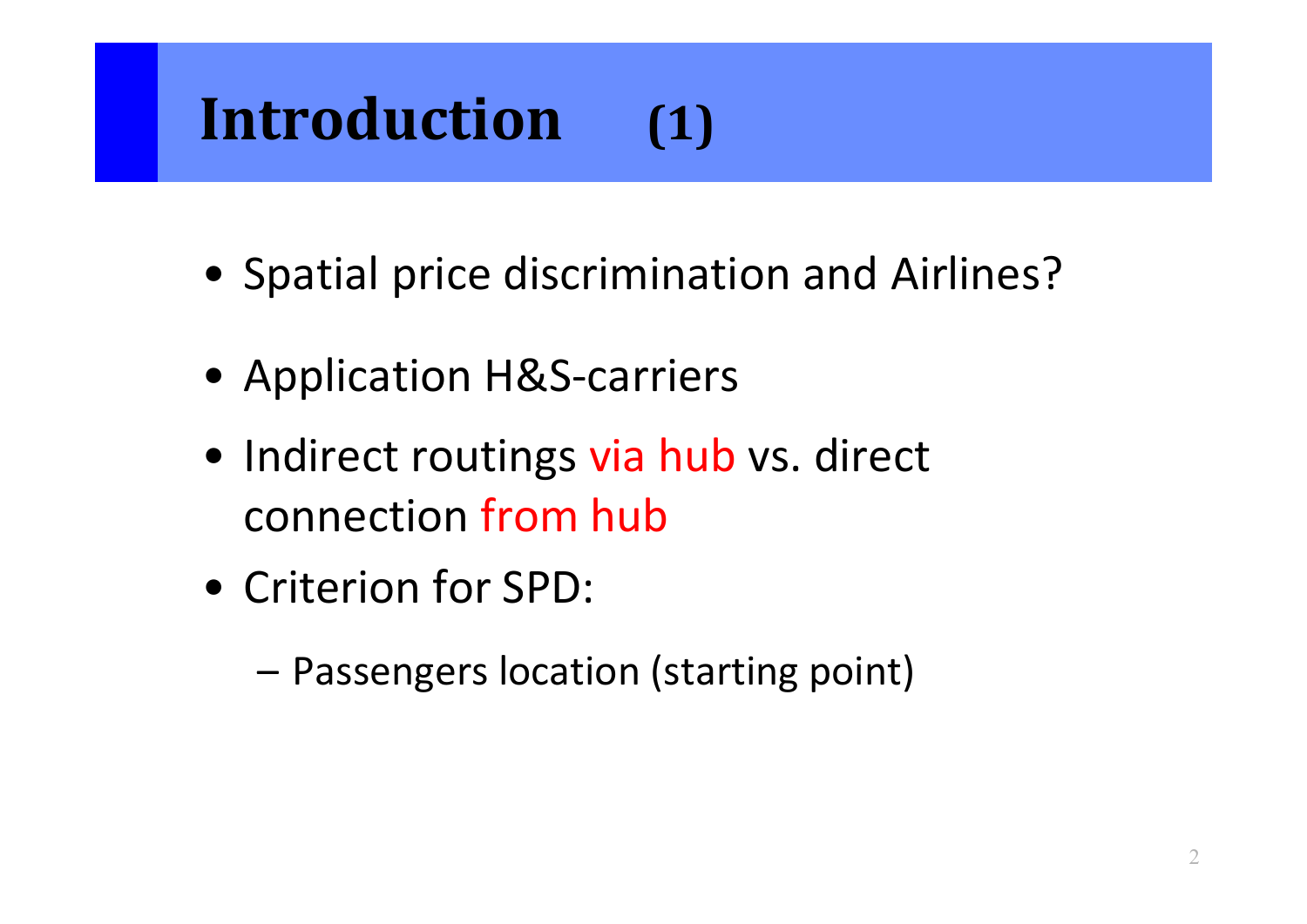

- The theory of spatial price discrimination
- Some preliminary evidence
- Conclusion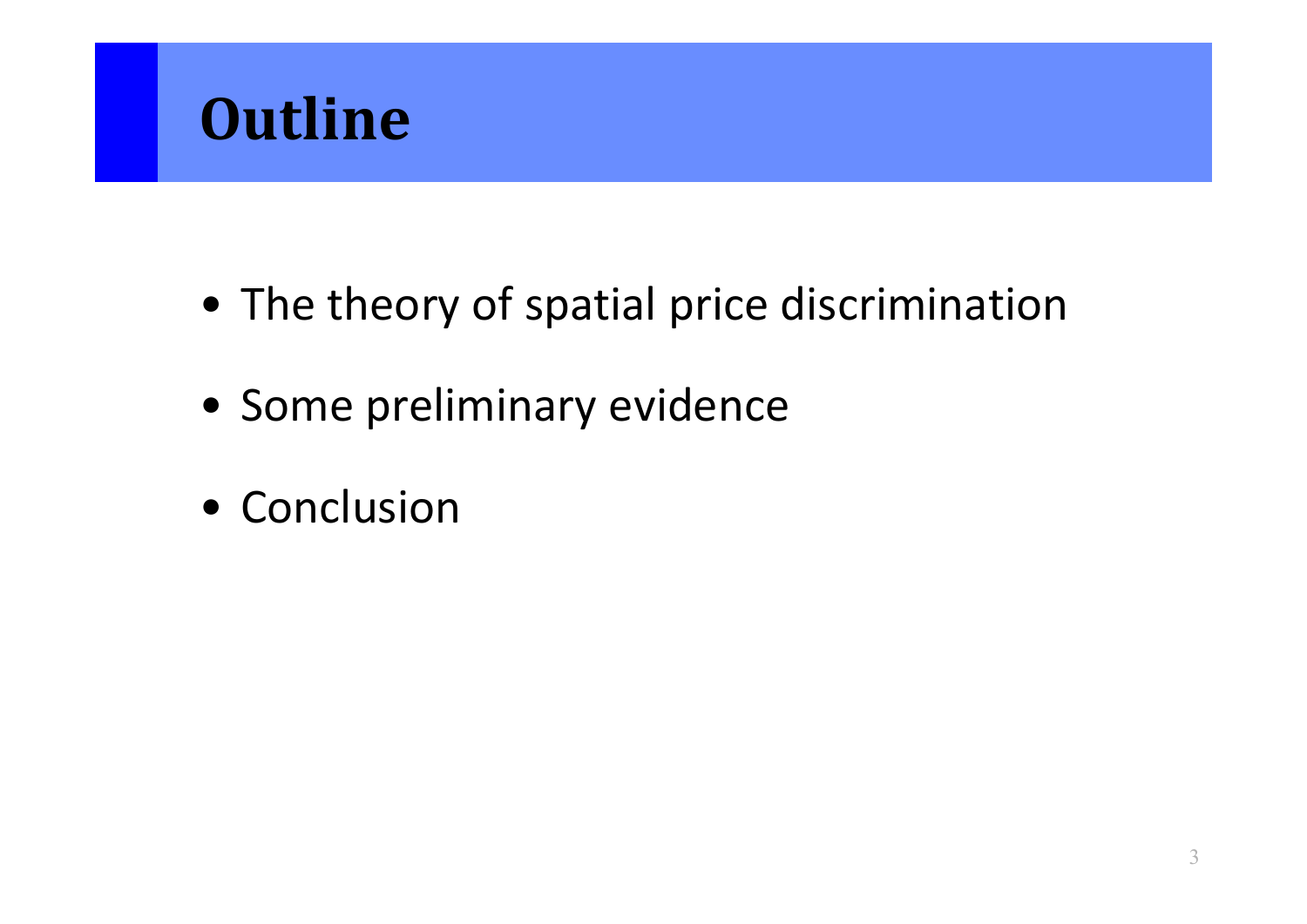

#### • The theory of spatial price discrimination

- Some preliminary evidence
- Conclusion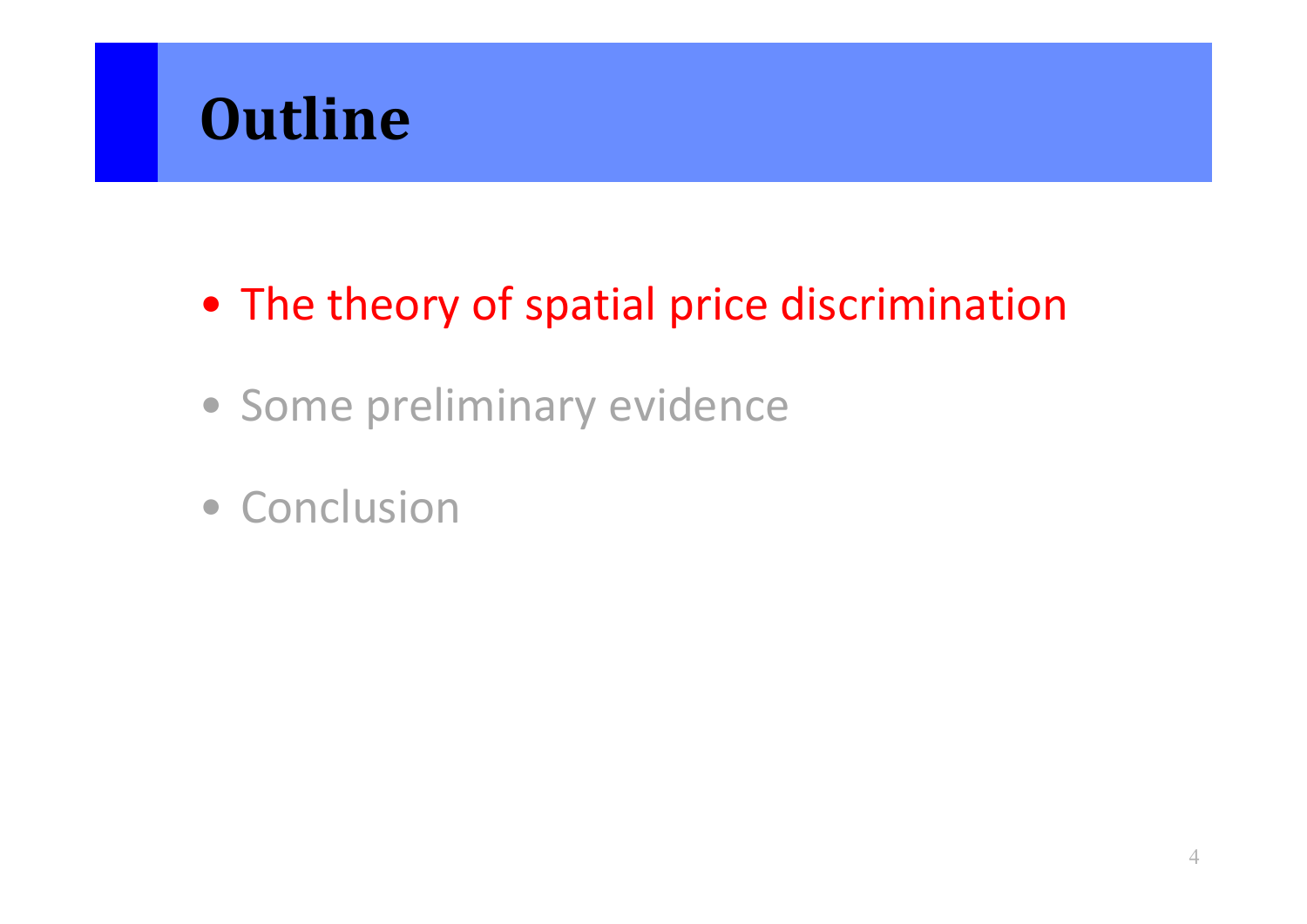# **Theory of SPD (1)**

• Spatial uniform pricing

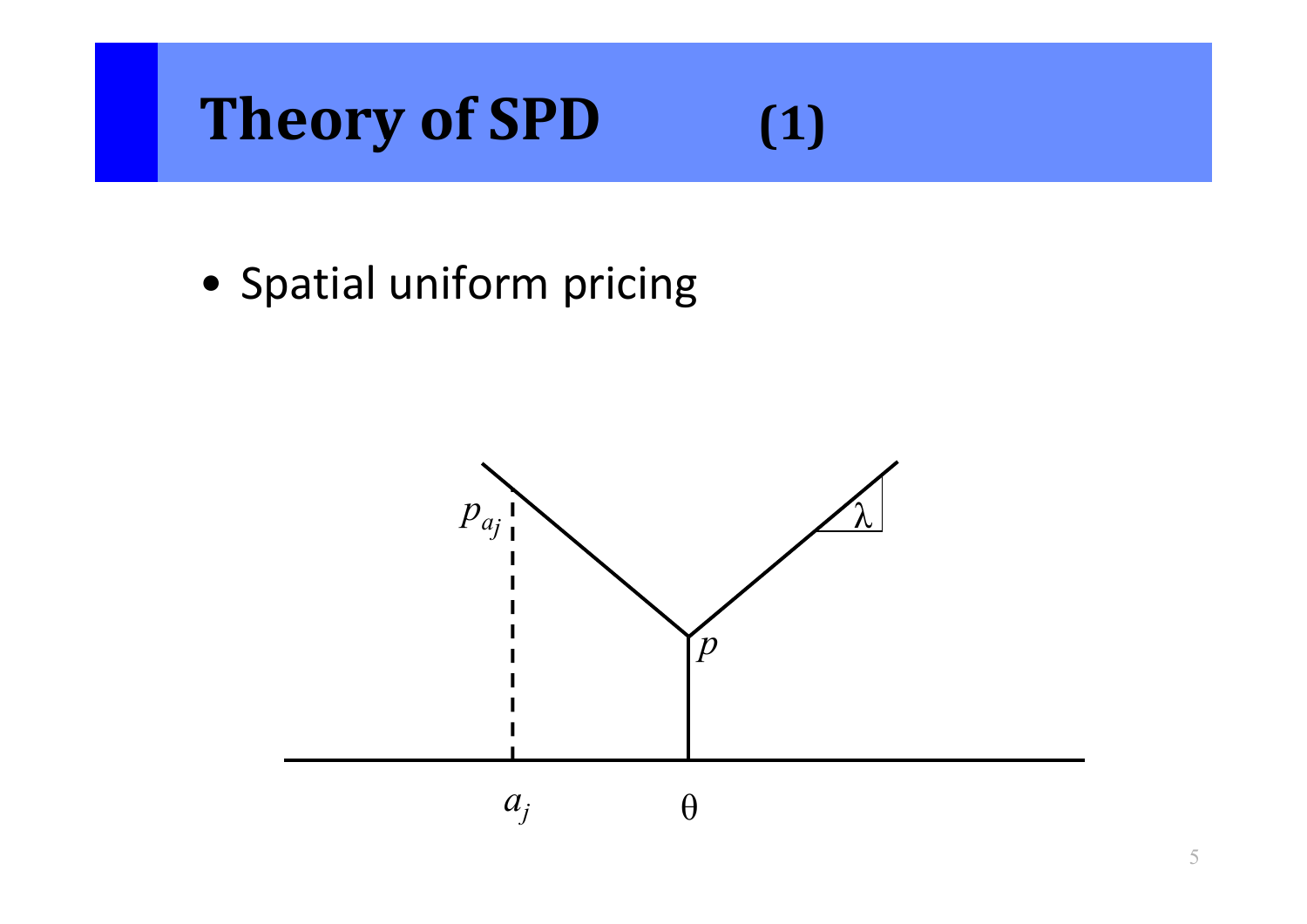## **Theory of SPD (2)**

- Profit maximizing mill price depends on:
	- –Length of the street
	- Reservation price
	- –Transportation costs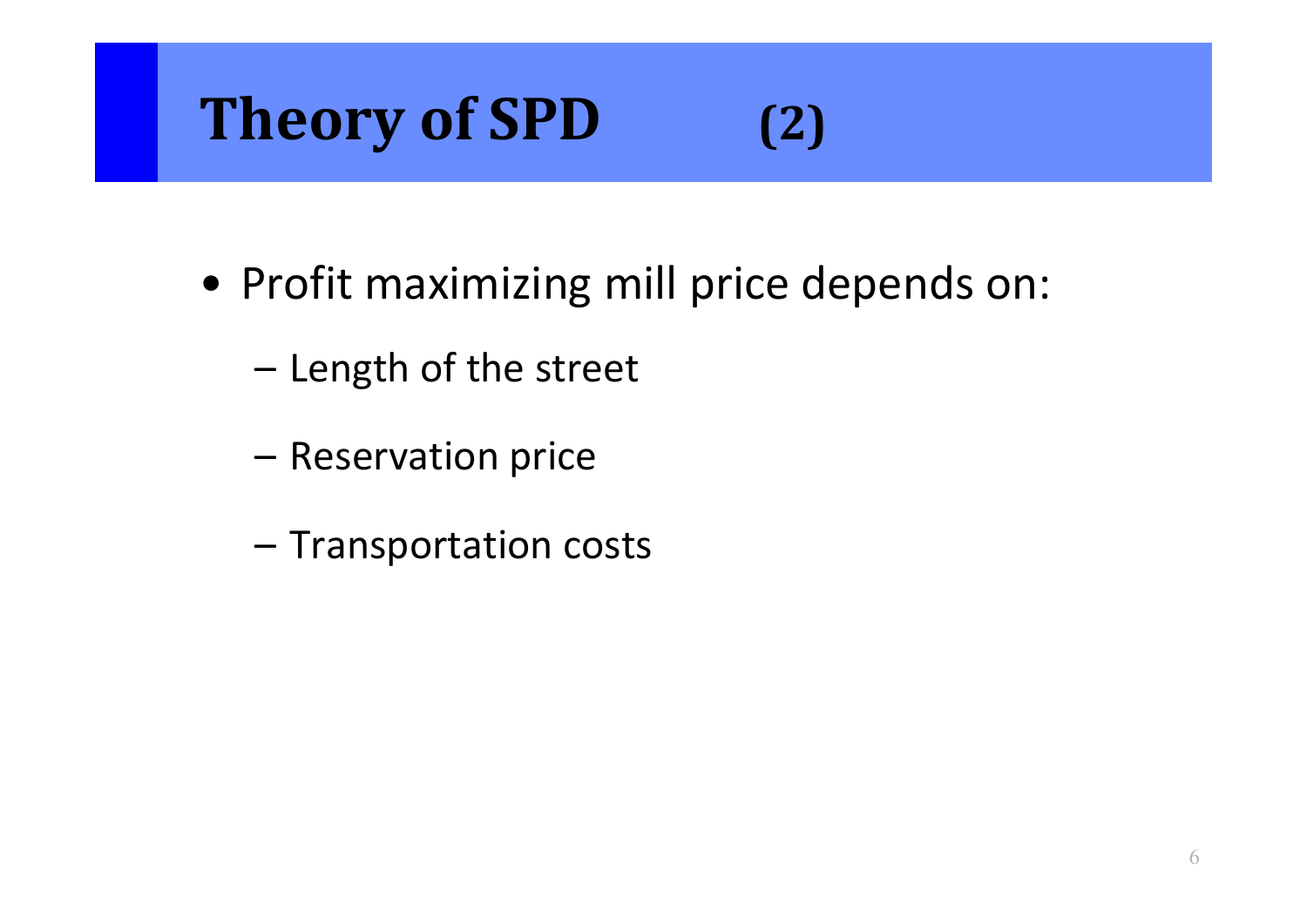# **Theory of SPD (3)**

• Spatial price discrimination



• p<sub>j</sub>=σ-(|a<sub>j</sub>-θ|λ)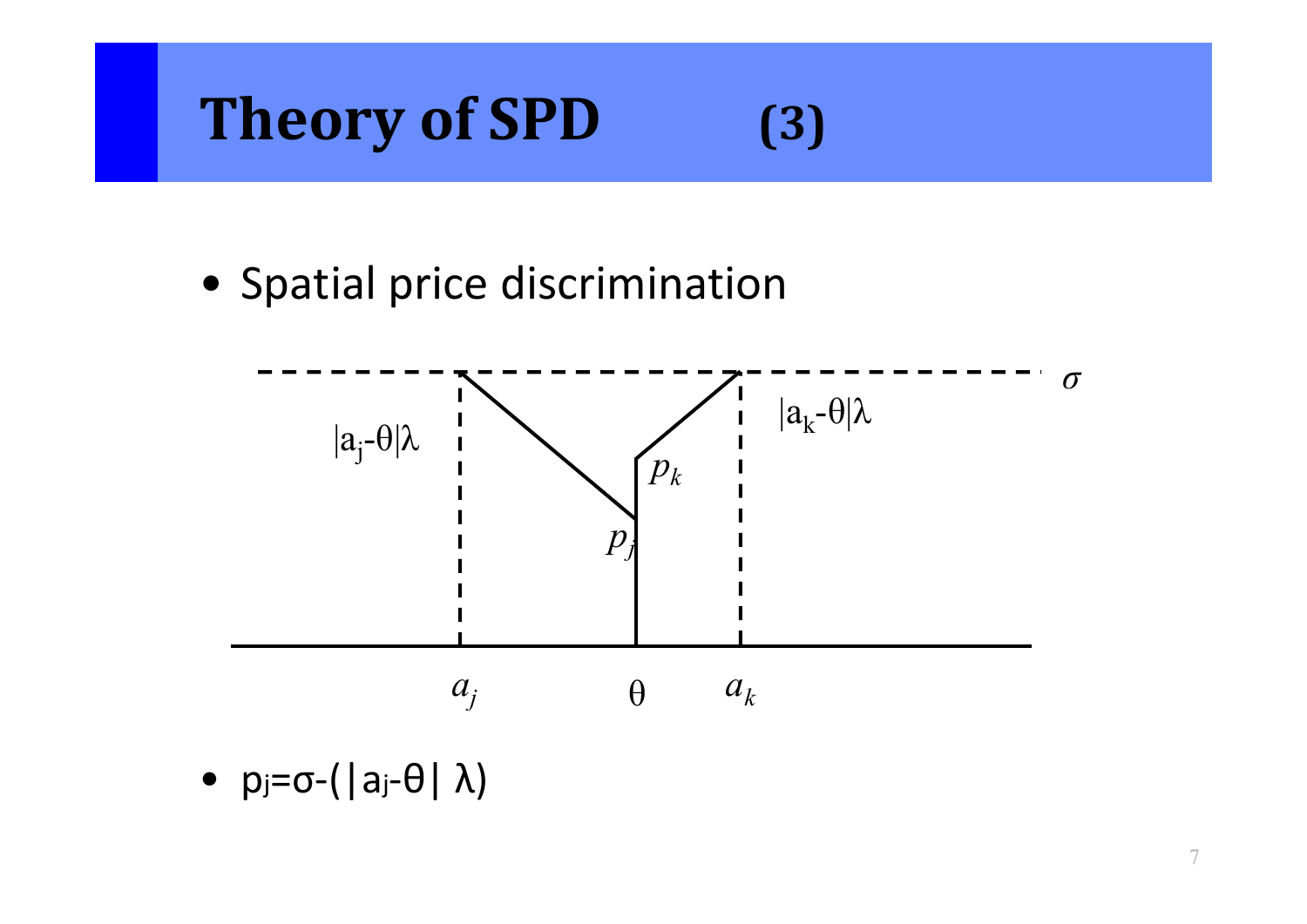## **Theory of SPD (4)**

- Catchment area and profits increases
- Consumer surplus is transfered into producer surplus and becomes zero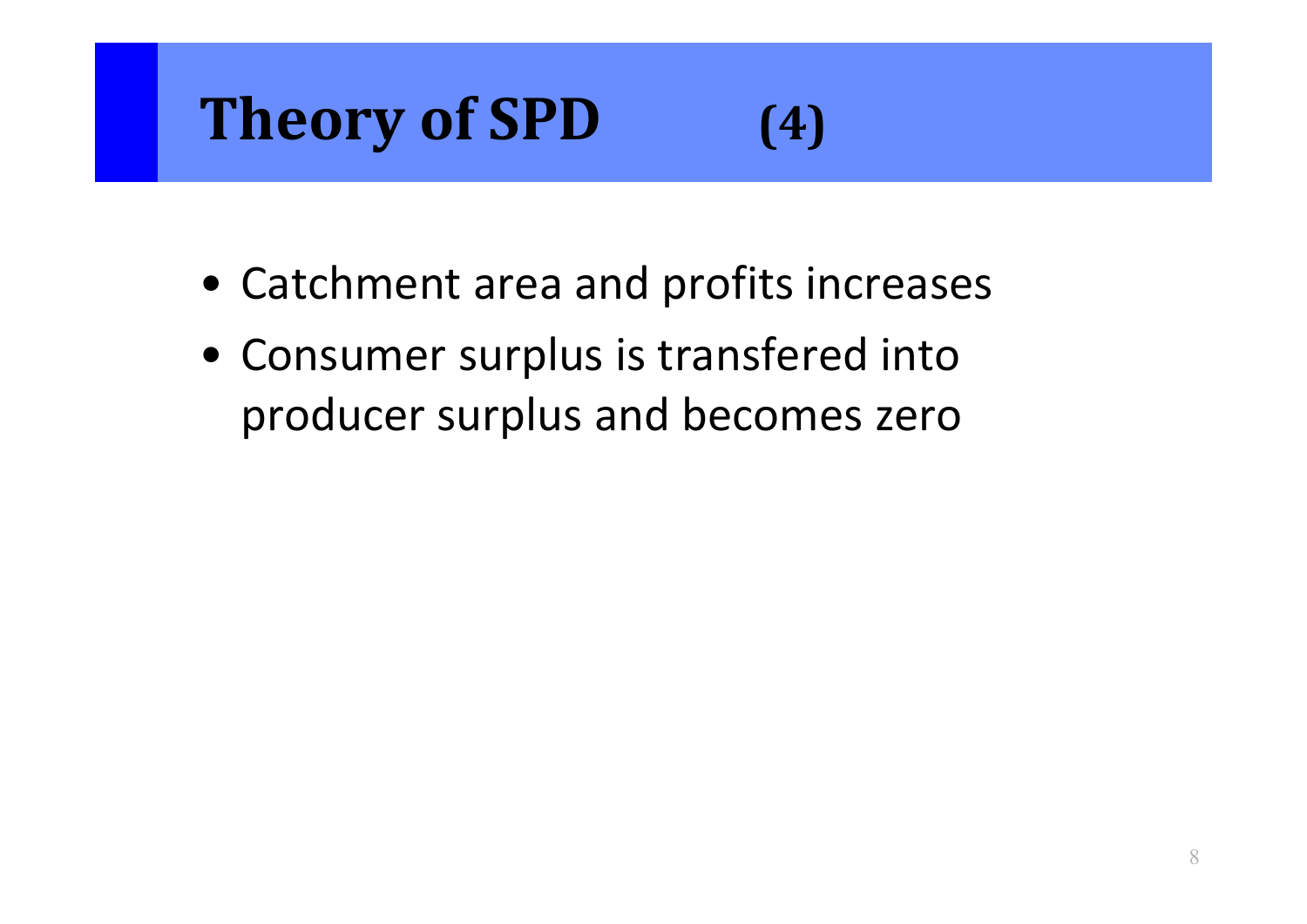## **Theory of SPD (5)**

• Spatial price discrimination under competition

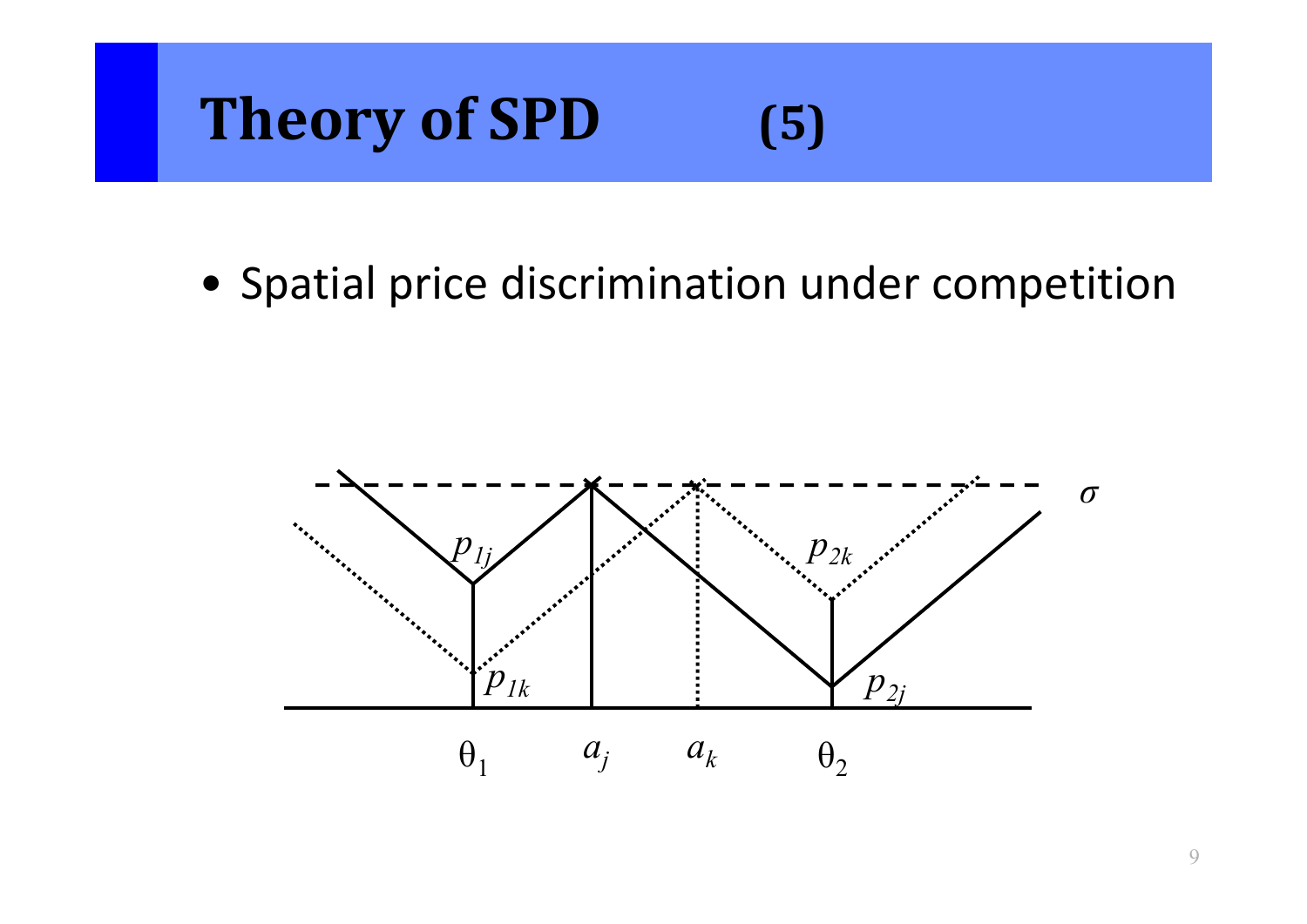# **Theory of SPD (6)**

- Consumers are indifferent between all firms
- Competiton makes all consumers pay their reservation price at all firms
- Firms were better off not enganging in SPD, form of prisoners' dilemma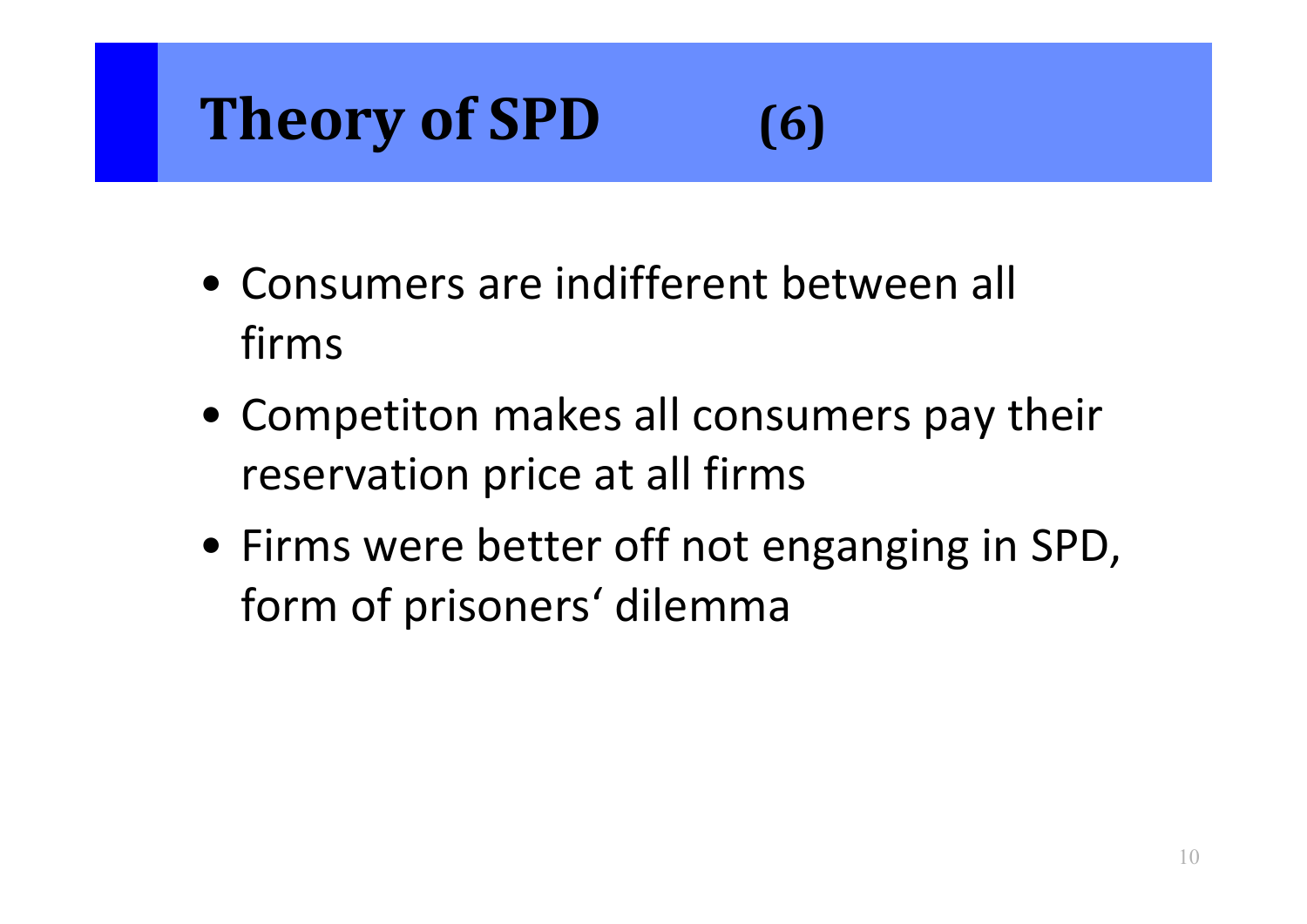

- The theory of spatial price discrimination
- Some preliminary evidence
- Conclusion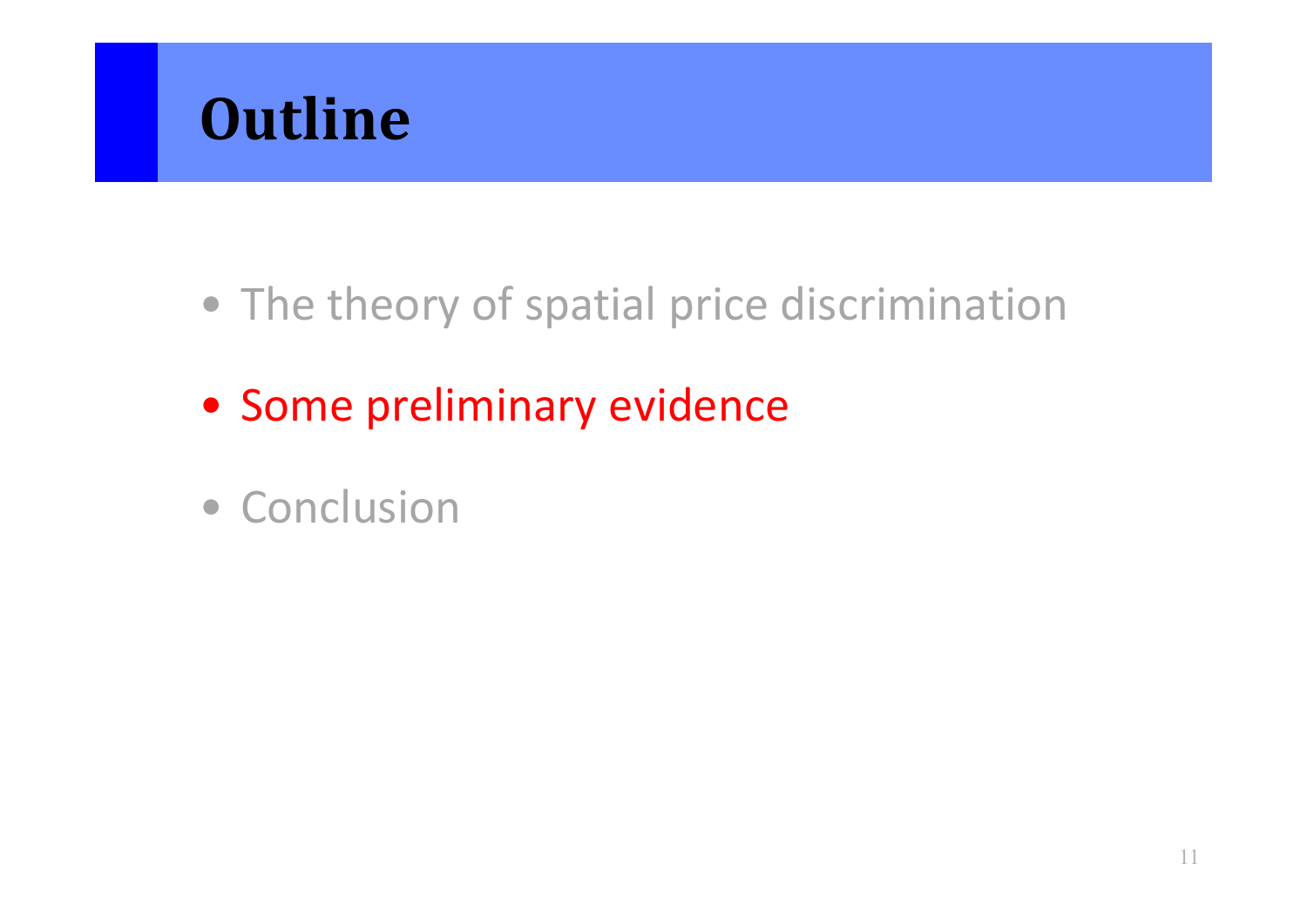# **Preliminary evidence (1)**

- Generally ticket price independent of living place
- For long‐haul destinations
	- – Compare prices of indirect routings vs. direct routings
- Intuition: prices for indirect routings should be lower than direct routes since H&Sairlines compete for transfer traffic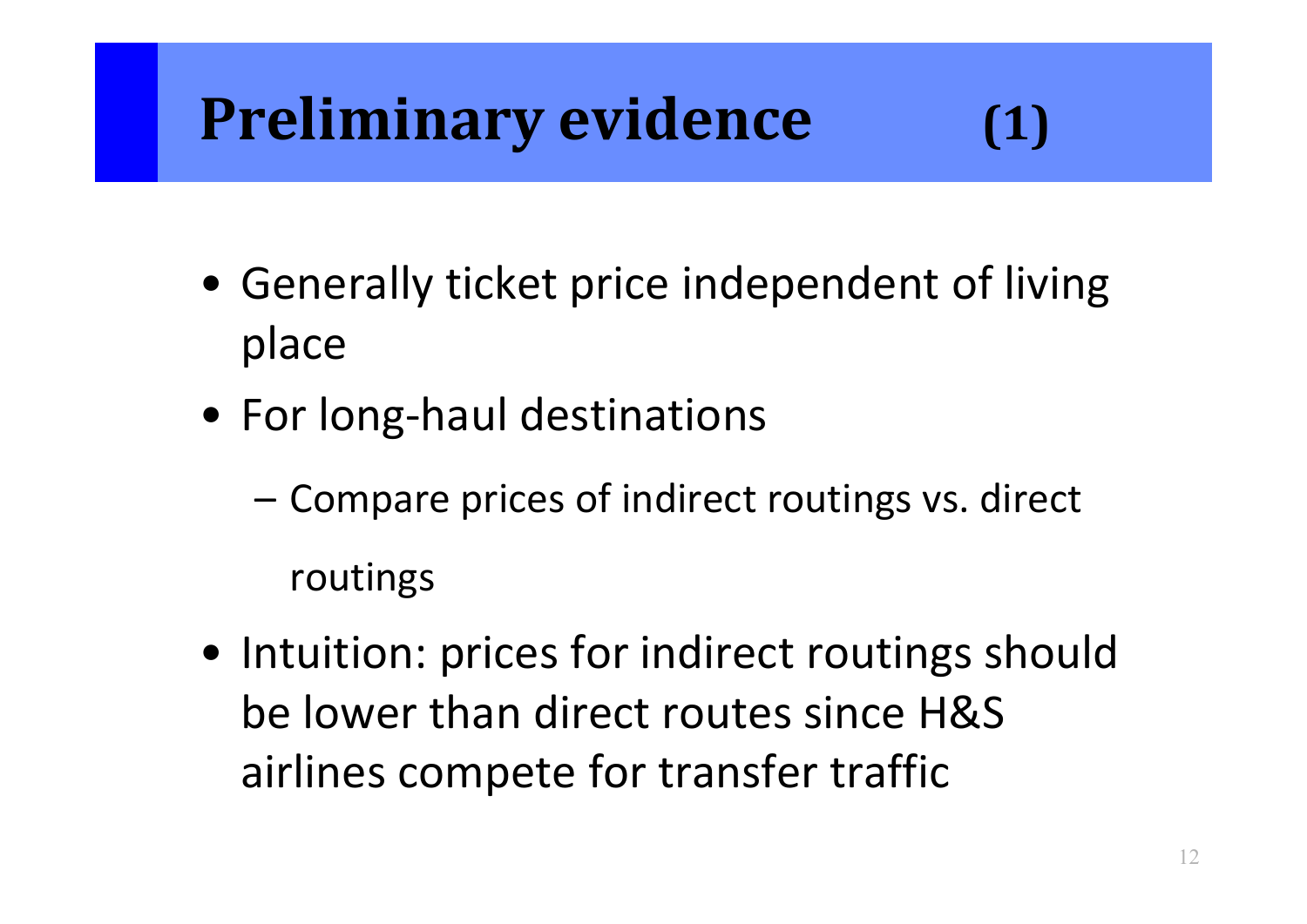#### **Preliminary evidence (2)**

- Assumption:
	- there must not be <sup>a</sup> direct routing from <sup>a</sup> non‐ hub origin point
	- –e.g.: BRE – FRA – JFK
	- or: BRE LHR JFK
	- or: BRE CDG JFK
	- vs.: FRA JFK or LHR JFK or CDG ‐ JFK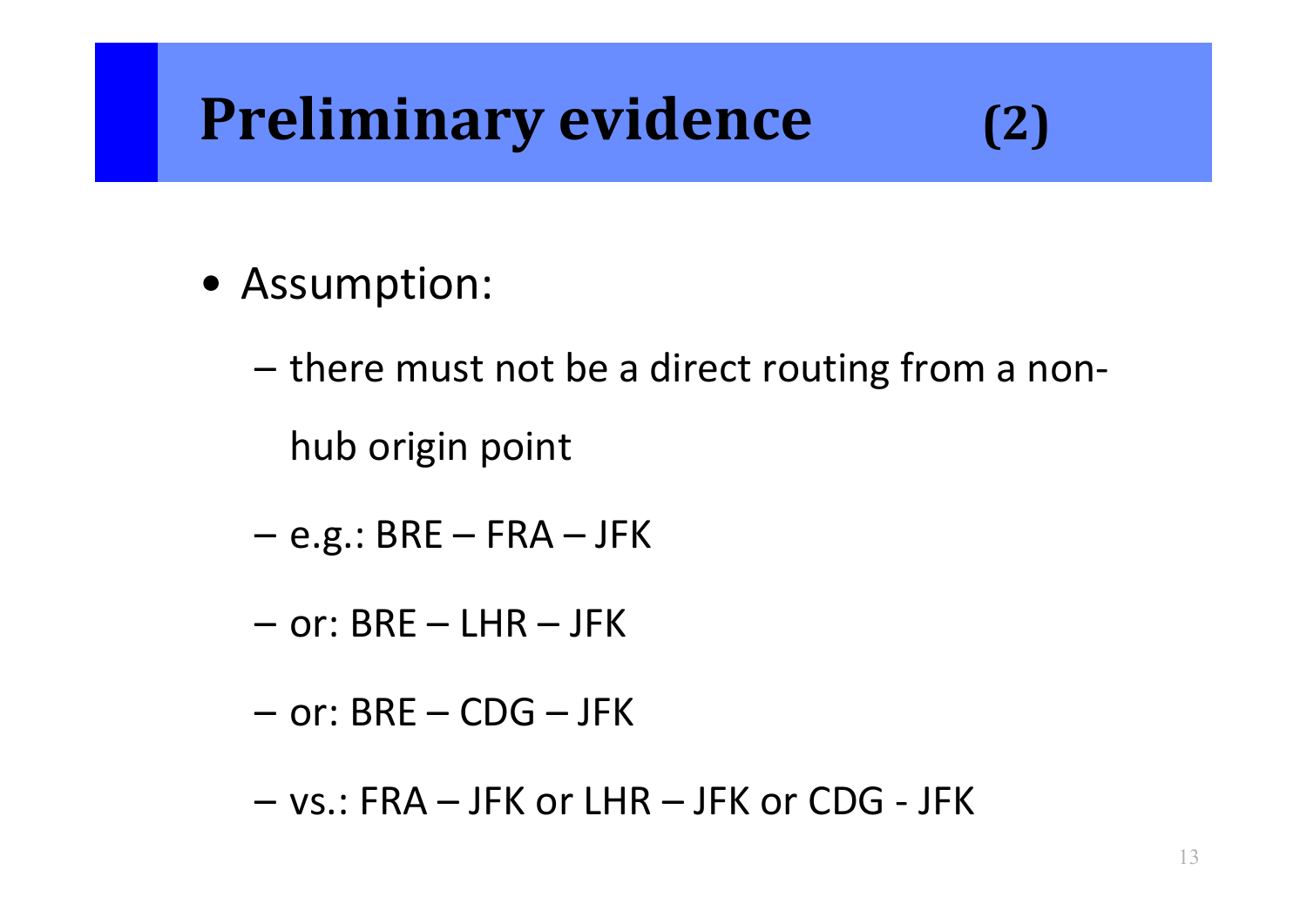#### **Preliminary evidence (3)**

- $\bullet$  Expectation:
	- All indirect routings are cheaper than direct routings, since competition drives prices down
- $\bullet$  Data:
	- Destinations: JFK, PEK and MOW
	- Airlines: LH, BA, AF
	- Oringins: FRA, LHR, CDG, BRE, MAN, LYS, MXP
	- Prices: offered online prices for one‐way tickets for different departure dates measured over time period of eight weeks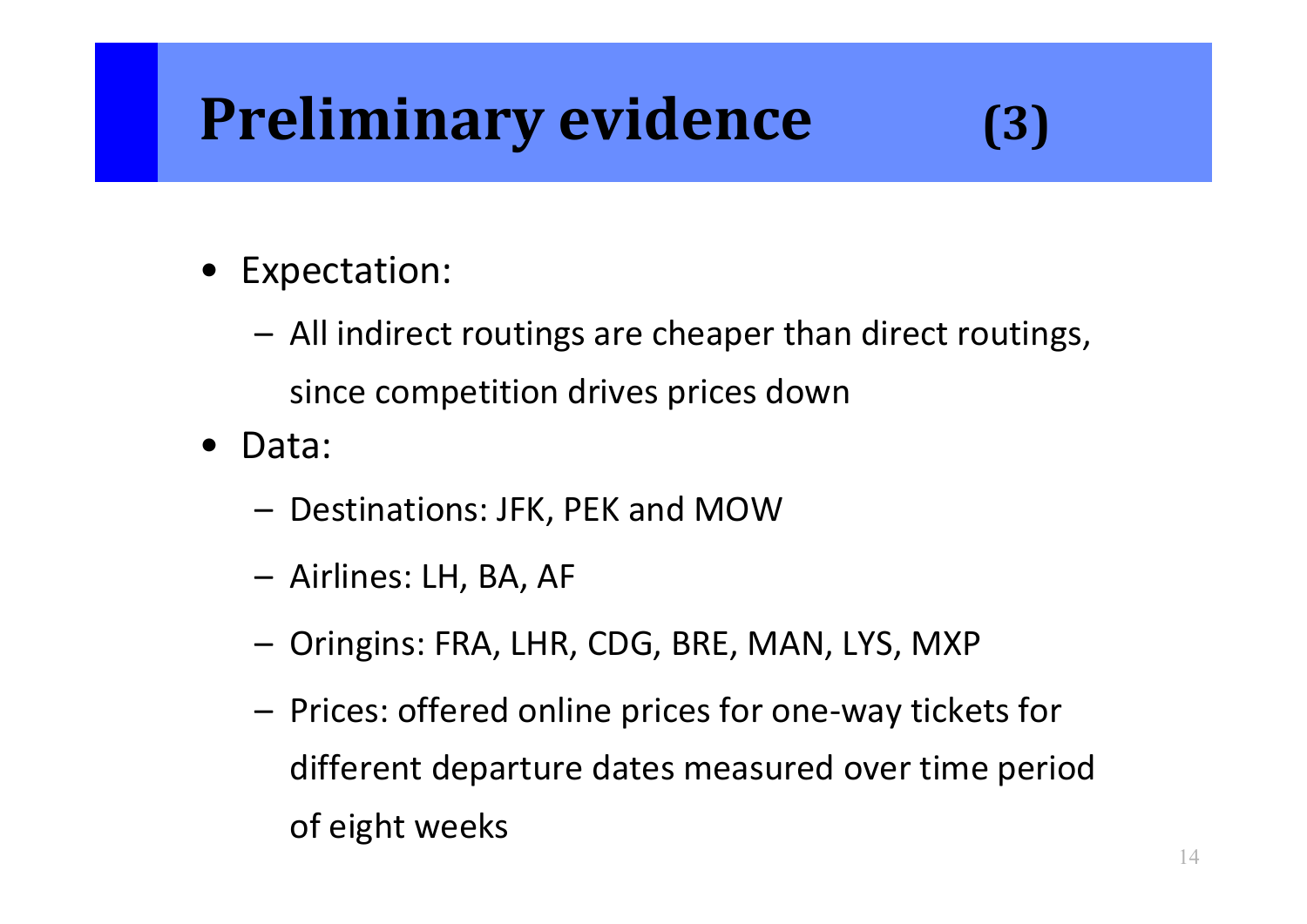## **Preliminary evidence (4)**

• Findings:

**Table**

**1 Averaged airline price data for JFK, MOW and PEK**

|                                                       |            | <b>LH</b> | <b>AF</b>      | <b>BA</b>      |
|-------------------------------------------------------|------------|-----------|----------------|----------------|
| Direct flights from respective                        | <b>JFK</b> | 2,845.97€ | $2,715.51 \in$ | 638.27€        |
| main hub                                              | <b>MOW</b> | 1,119.59€ | 1,368.50€      | 641.49€        |
| (e.g.: FRA-JFK with LH)                               | <b>PEK</b> | 2,024.11€ | 3,976.75€      | $1,100.15 \in$ |
| Connecting flight departing in                        | <b>JFK</b> | 2,877.10€ | 2,740.38€      | 734.88€        |
| home country with home<br>carrier                     | <b>MOW</b> | 1,196.20€ | 1,406.65 €     | 740.17€        |
| (e.g.: LYS-CDG-MOW with AF)                           | <b>PEK</b> | 2,048.69€ | 4,007.37 €     | $1,137.72$ €   |
| Connecting flight departing in                        | <b>JFK</b> | 1,664.32€ | 1,717.16€      | $1,545.15 \in$ |
| country outside of home carrier                       | <b>MOW</b> | 1,234.09€ | 1,242.02€      | 745.86€        |
| (e.g.: FRA-LHR-PEK with BA or<br>BRE-CDG-JFK with AF) | <b>PEK</b> | 1,492.36€ | 1,540.42€      | $2,242.41 \in$ |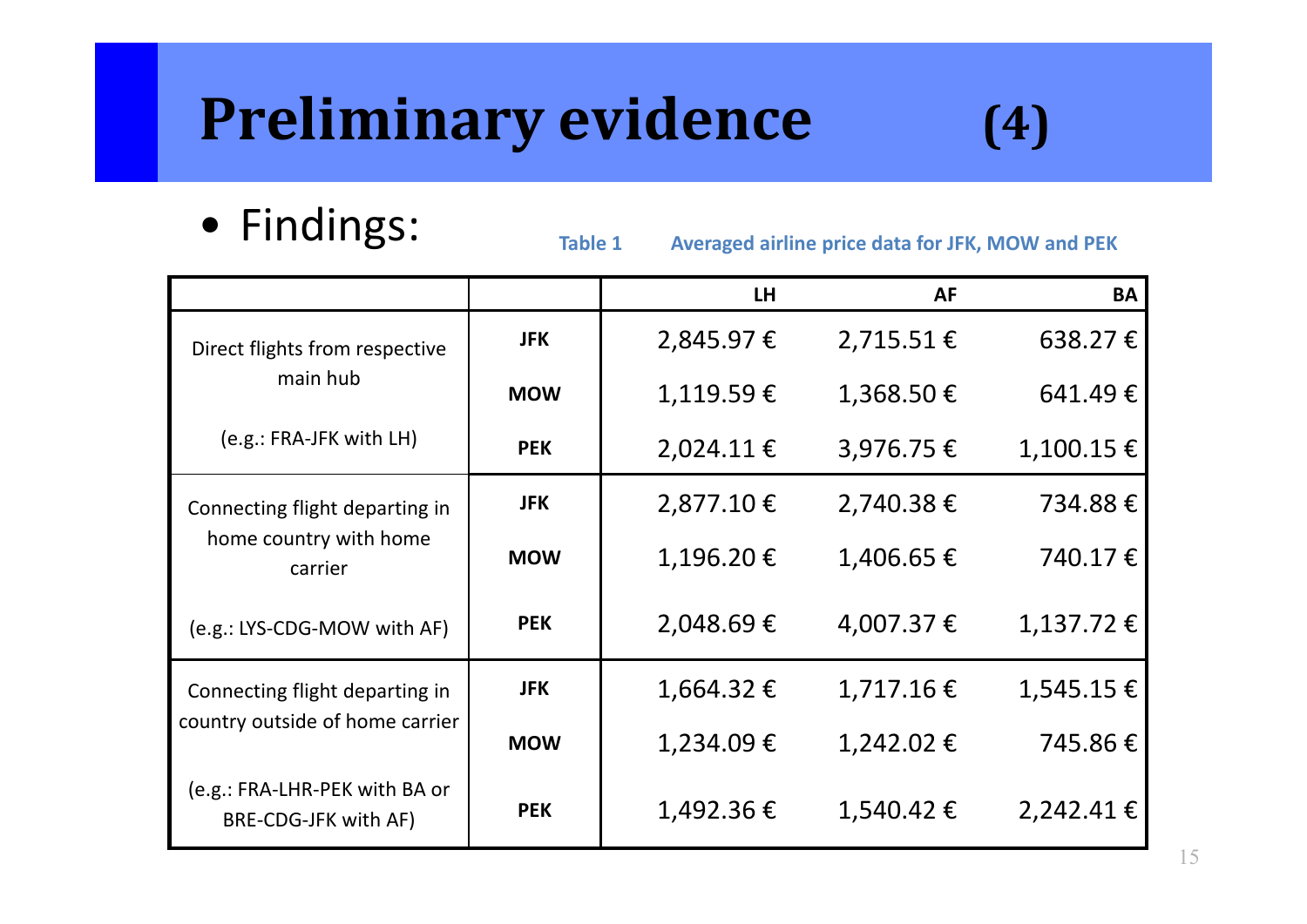#### **Preliminary evidence (5)**

**Table**

| <b>Table 2</b> |           |            |            | Detailed results for all origins, destinations and airlines |                                                                                         |            |            |                     |
|----------------|-----------|------------|------------|-------------------------------------------------------------|-----------------------------------------------------------------------------------------|------------|------------|---------------------|
|                |           | <b>FRA</b> | <b>CDG</b> | <b>LHR</b>                                                  | <b>BRE</b>                                                                              | <b>LYS</b> | <b>MAN</b> | <b>MXP</b>          |
| JFK            | LH.       |            |            |                                                             | $2,845,97 \t\epsilon$ 2,663.82 € 929.41 € 2,877.10 € 2,660.40 €                         |            |            | 761.52 € 1,306.47 € |
|                | AF        |            |            |                                                             | 2,368.64 € 2,715,51 € 881.10 € 2,354.74 € 2,740.38 €                                    |            |            | 914.36 € 2,066.95 € |
|                | <b>BA</b> |            |            |                                                             | 2,073.21 € 1,078.46 € 638.27 € 2,107.49 € 1,097.31 €                                    |            |            | 734.88 € 1,369.28 € |
| <b>MOW</b>     | LH.       |            |            |                                                             | $1,119.59 \t\epsilon$ 1,229.90 € 1,248.76 € 1,196.20 € 1,270.57 € 1,278.12 € 1,143.11 € |            |            |                     |
|                | AF        |            |            |                                                             | 959.85 € $1,368.50$ € $1,485.73$ € 974.83 € 1,406.65 € 1,576.40 € 1,213.29 €            |            |            |                     |
|                | <b>BA</b> | 723.65 €   | 745.79€    | 641.49 €                                                    | 738.69€                                                                                 | 773.10€    | 740.17 €   | 748.06€             |
| PEK            | <b>LH</b> |            |            |                                                             | 2,024.11 € 2,138.72 € <b>733.85 €</b> 2,048.69 € 2,136.23 €                             |            |            | 726.61 € 1,726.41 € |
|                | <b>AF</b> |            |            |                                                             | 1,666.94 € 3,976.75 € 815.97 € 1,692.87 € 4,007.37 € 807.43 € 2,718.87 €                |            |            |                     |
|                | <b>BA</b> |            |            |                                                             | 3,452.00 € 1,333.58 € 1,100.15 € 3,472.36 € 1,270.00 € 1,137.72 € 1,671.19 €            |            |            |                     |

(Values per origin-destination (O&D) pair are averages over data collection period, cheapest airline per O&D pair in bold, direct flights in italics)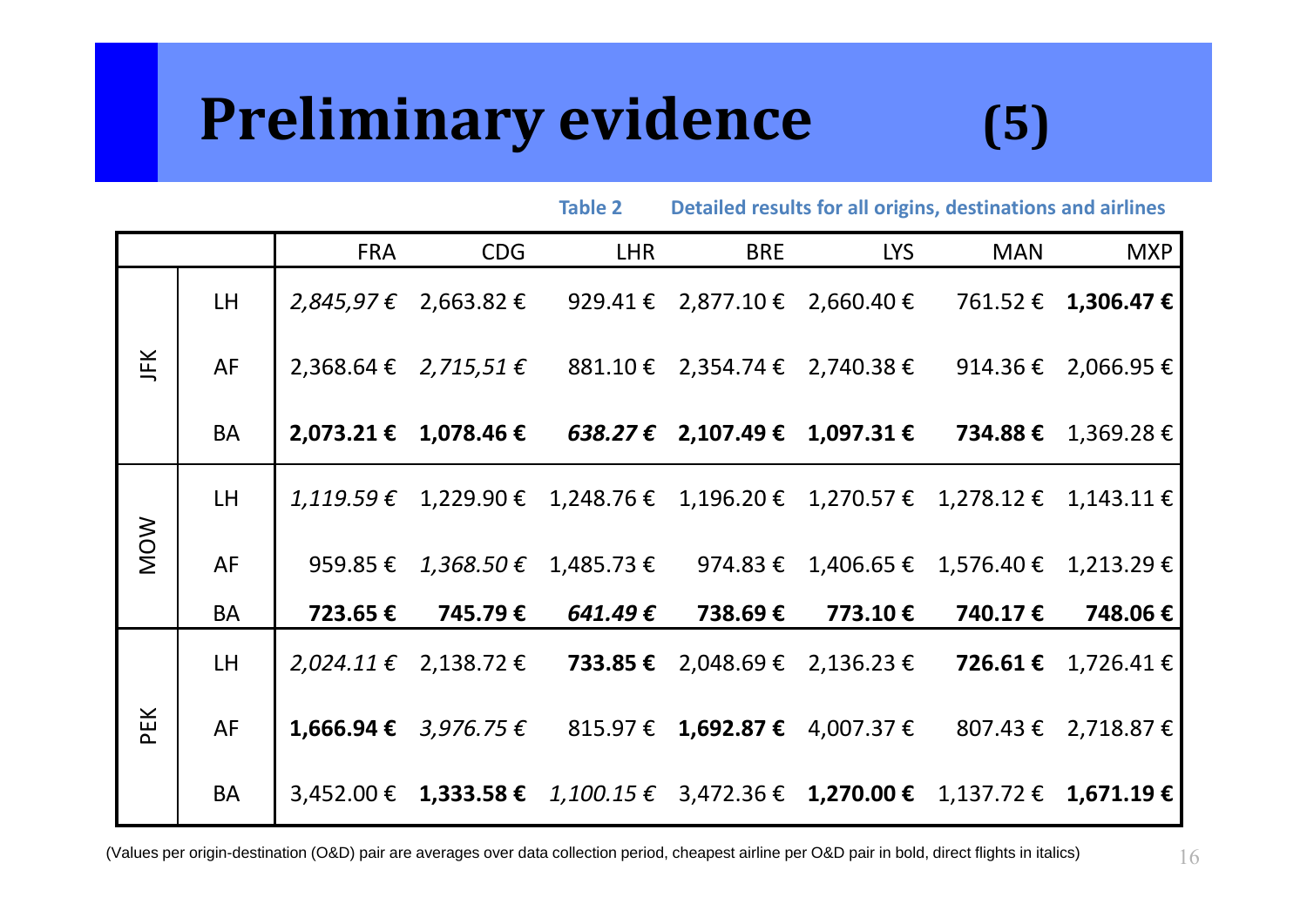

- The theory of spatial price discrimination
- Some preliminary evidence
- Conclusion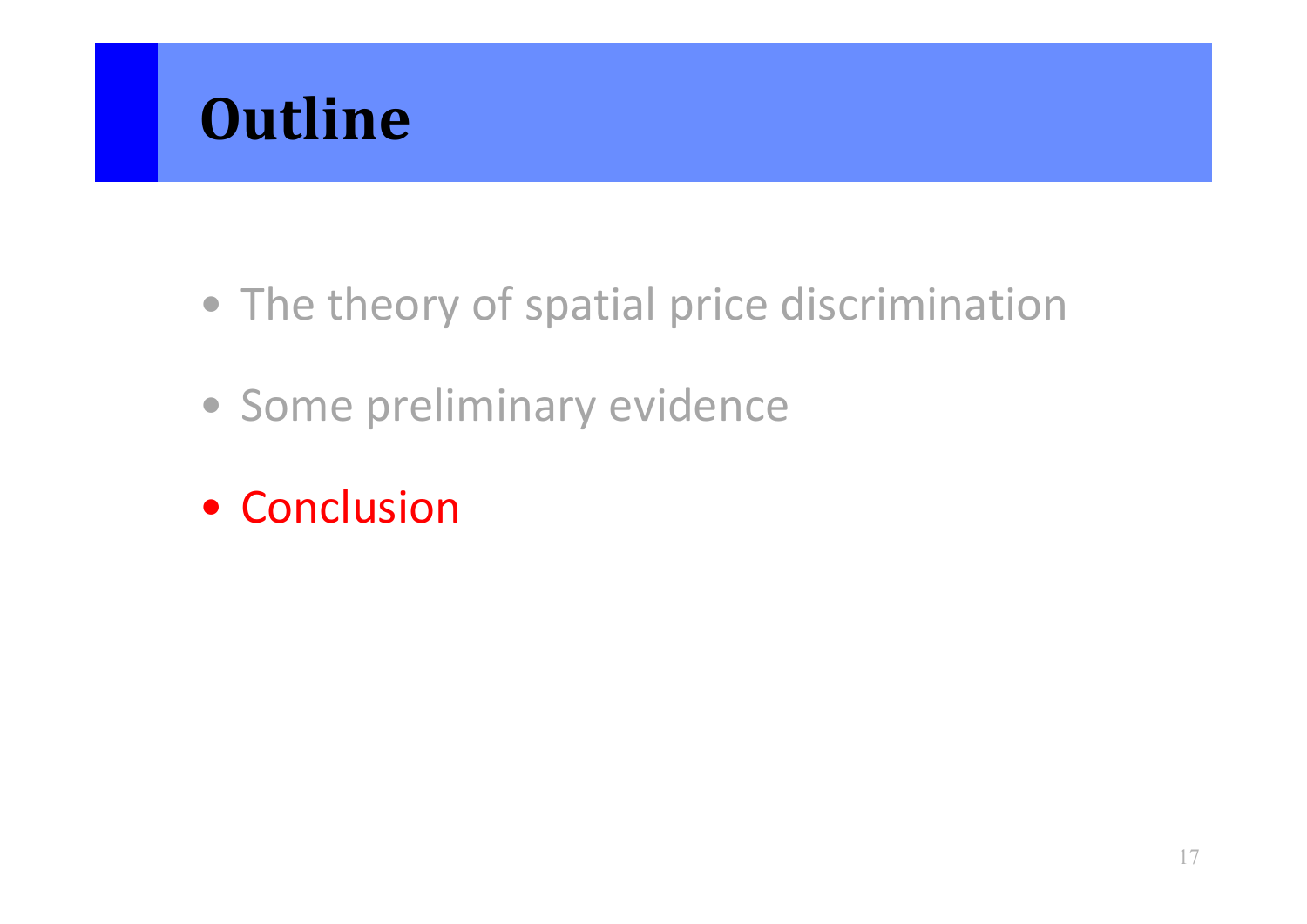#### **Conculsions**

- Direct flights on average more expensive than indirect routings
- Not just <sup>a</sup> hub‐premium, rather: "country premium"
	- –Somewhat contrary to what was expected
- No arbitrage through "full and sequential use of flight coupon"‐rule
- To some extent SPD might play <sup>a</sup> role in airline pricing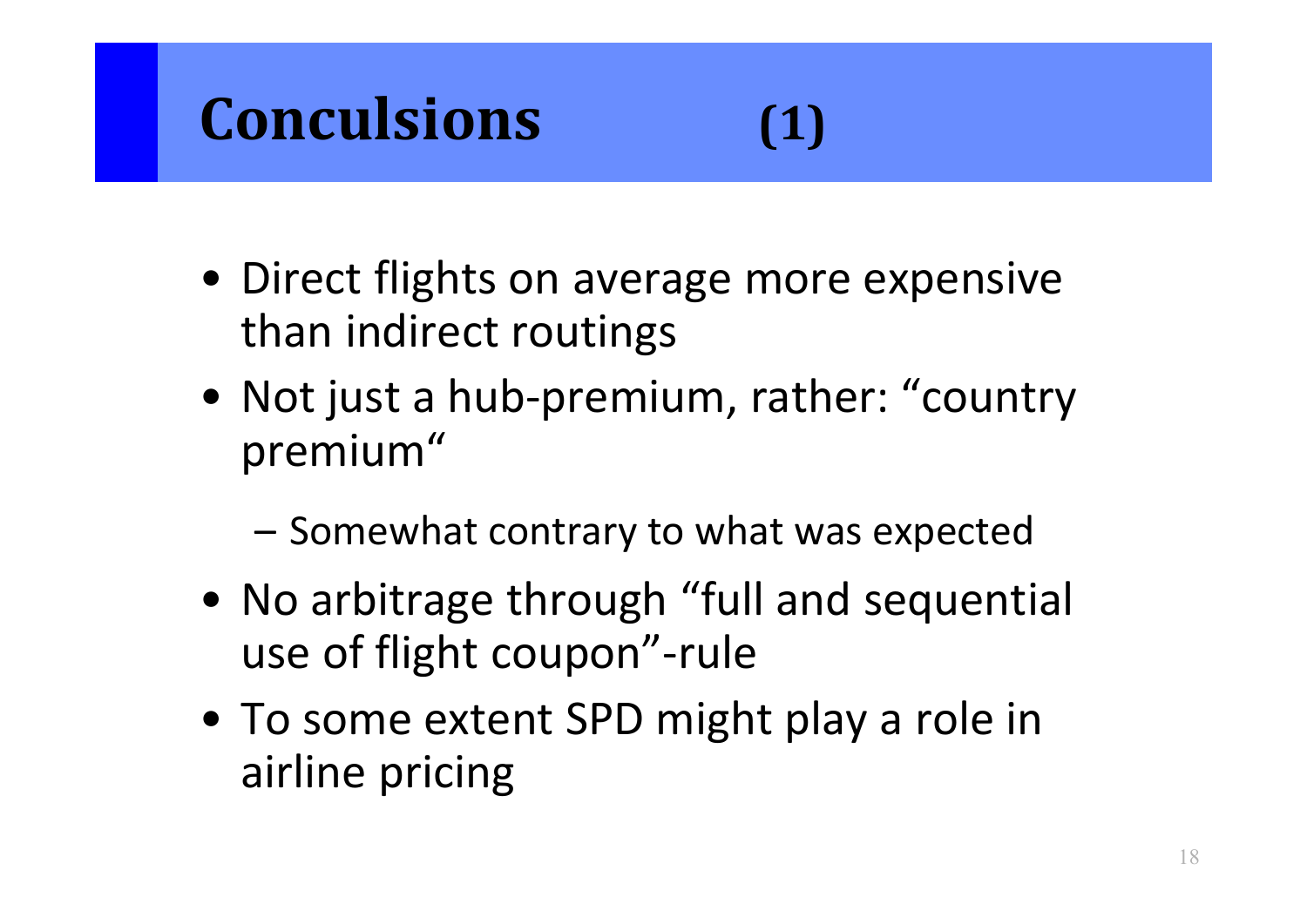#### **Conculsions**

#### **(2)**

- Limitations:
	- Passenger choice depends on <sup>a</sup> number of variables (including price)
	- Airline prices might be influenced by several factors: local competition, preferences, …
	- Not a full‐fledged econometric study, only suggestive
	- More routings, data and control variables needed to fully assess the issue